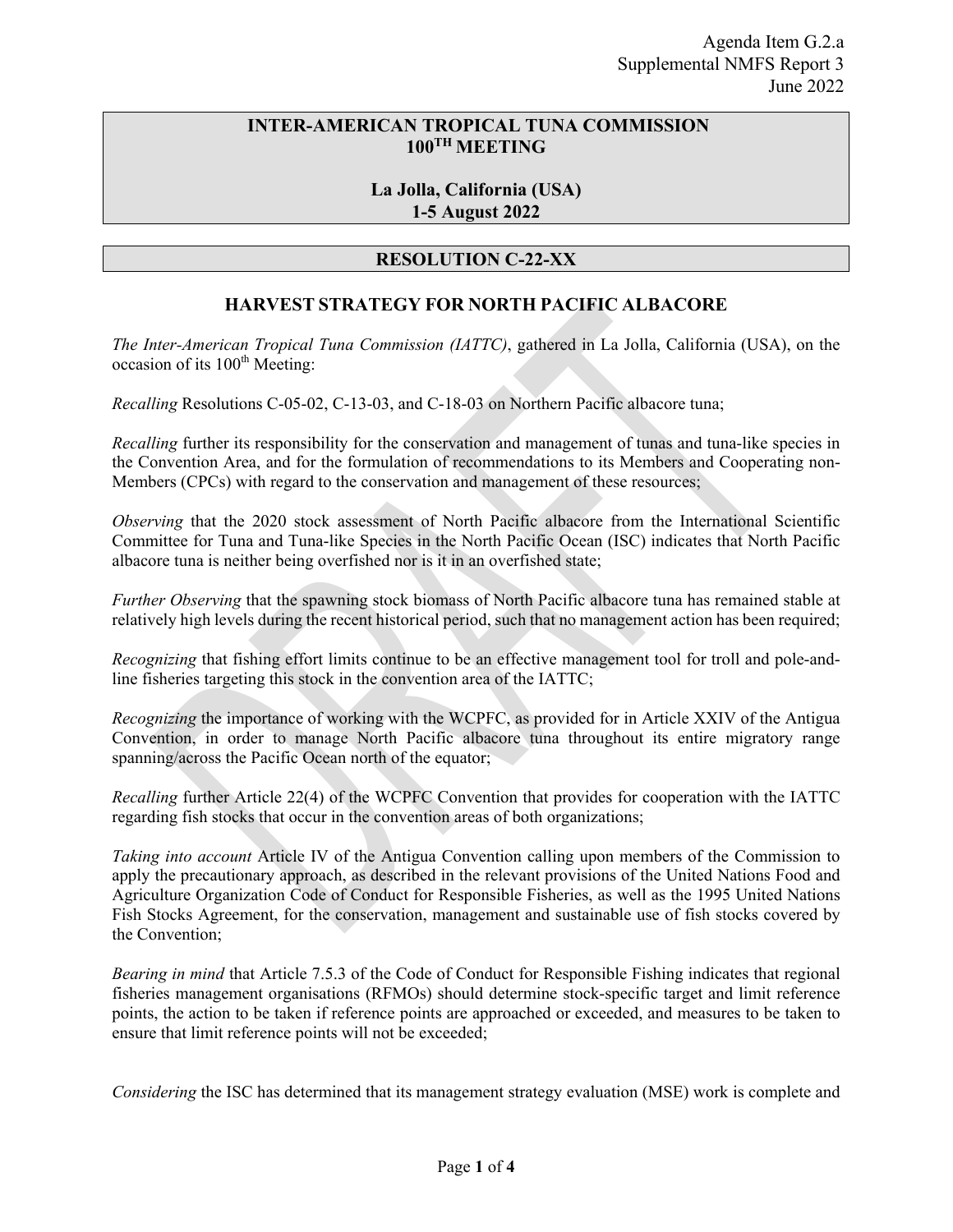ready to form the basis for adoption of a harvest strategy for North Pacific albacore; and,

*Recalling* that, as directed in Resolution C-18-03, the IATTC Scientific Staff has made recommendations in respect of the ISC's MSE framework for consideration by the Commission;

*Further recalling* the Scientific Advisory Committee (SAC), at its 13<sup>th</sup> meeting, as well the IATTC Scientific Staff, recommended that Commission use the results of the concluded MSE process to establish reference points and a harvest control rule (HCR) for North Pacific albacore tuna.

*The IATTC therefore resolves that*:

1. A harvest strategy shall be adopted, in accordance with the following principles:

## **MANAGEMENT OBJECTIVES**

- a. The management objectives for the North Pacific albacore stock are:
	- i. Maintain Spawning Stock Biomass (SSB) above the limit reference point, with a probability of [at least 90% over the long term].
	- ii. Maintain depletion of total biomass around historical (2006-2015) average depletion over the long term
	- iii. Maintain fishing intensity  $(F)$  at or below the target value with a probability of  $[at]$ least 50% over the long term].
	- iv. To the extent practicable, management changes (e.g., catch and/or effort) should be relatively gradual between years.

#### **REFERENCE POINTS**

- b. For the purpose of the North Pacific albacore long-term harvest strategy, the following reference points are established:
	- i. Target reference point  $(TRP) = [F45 \text{ or } F50]$
	- ii. Threshold reference point  $(SSB_{threshold}) = [30\%]$  dynamic unfished Spawning Stock Biomass  $(SSB<sub>0</sub> d)$
	- iii. Limit reference point (LRP) =  $[14\%]$  SSB<sub>0</sub> d% dynamic unfished Spawning Stock Biomass ( $SSB<sub>0</sub>$  d)

### ACCEPTABLE LEVELS OF RISK

c. The risk of breaching the limit reference point should be no greater than [10%].

#### **MONITORING**

d. Encourage the ISC to conduct the North Pacific albacore stock assessment [periodically].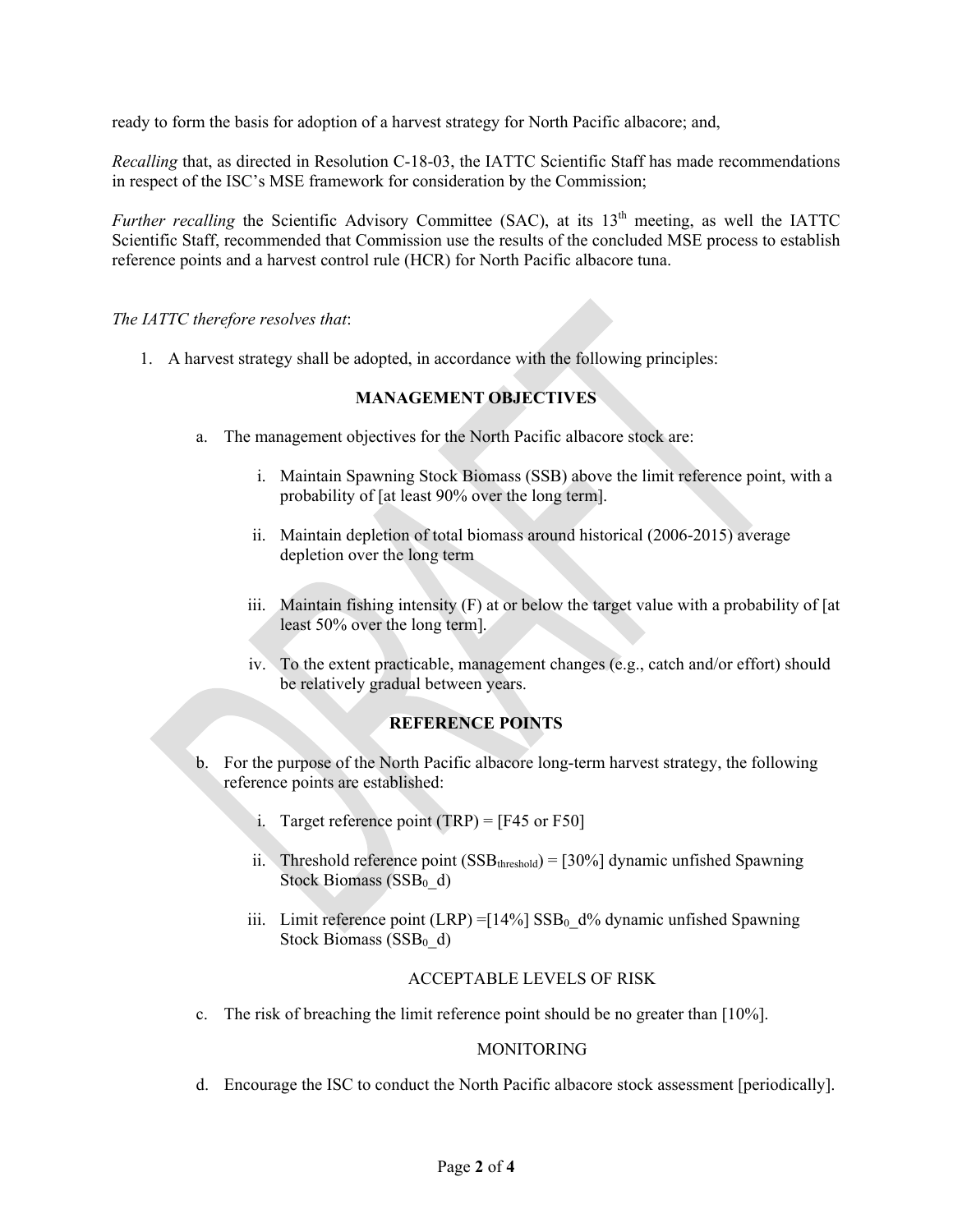e. When performing a stock assessment, IATTC staff shall collaborate with the ISC to consider if the biology, environmental conditions, data sources, status of the stock, and/or other underlying assumptions has changed substantially to warrant revisiting the components in this harvest strategy.

## HARVEST CONTROL RULES

- f. Relative to the reference points established in this resolution, the HCR shall operate as follows consistent with Figure 1**:**
	- i. If the most recent stock assessment indicates that the latest estimate of SSB is above SSB<sub>threshold</sub> with a probability of greater than 50%, CPCs shall ensure fishing intensity is maintained at or below the TRP with a probability of at least 50%.
	- ii. If the most recent stock assessment indicates that the latest estimate of SSB is below SSB<sub>threshold</sub> with a probability of [50% or greater], and above the LRP with a probability of [at least 50%], CPCs shall revise<sup>[1](#page-2-0)</sup> the conservation and management measures currently in force for this stock in the IATTC Convention Area with a view to reducing fishing intensity (F) and growing SSB back to levels equal to or greater than SSB<sub>threshold</sub>.
	- iii. If the most recent stock assessment indicates that the latest estimate of SSB is below the LRP with a probability of 80%, CPCs shall ensure fishing intensity (F) is reduced to a minimum level. In addition, CPCs shall, in collaboration with the ISC and the WCPFC, adopt no later than [2](#page-2-1) years a plan<sup>2</sup> to rebuild SSB to levels above the LRP within 10 years with a probability of [90%].

# **OTHER PROVISIONS**

- 2. The Commission shall promote compatibility between the harvest strategy adopted through this resolution, and any future harvest strategy adopted in the WCPFC with respect to North Pacific albacore.
- 3. The Director shall communicate this Resolution to the WCPFC Secretariat.

<span id="page-2-0"></span> <sup>1</sup> When adopting proposed revisions to the conservation and management measures proposed, which may include *inter alia* reductions in fishing effort, CPCs will take into account historical fishing activity and the source of increased fishing mortality. In addition, and in line with paragraph 4 of this resolution, these revisions shall be compatible with revisions to the conservation and management measures adopted for North Pacific albacore by the WCPFC.

<span id="page-2-1"></span><sup>&</sup>lt;sup>2</sup> When developing a rebuilding plan, CPCs will take into account historical fishing activity and the source of increased fishing mortality, socioeconomic factors, as per UNFSA Article 6.3.c., as well as which CPCs, if any, contributed to exceeding the LRP.